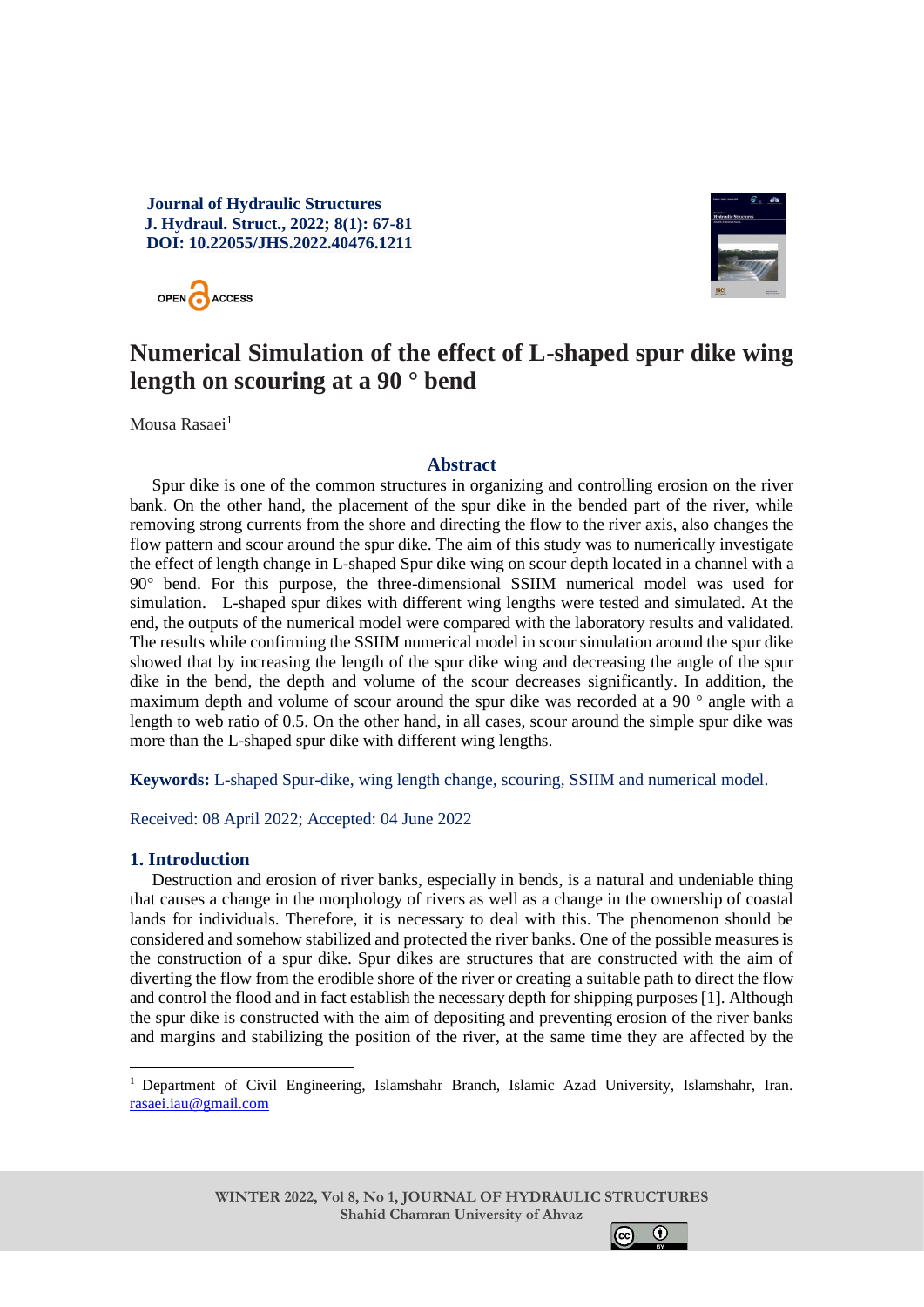phenomenon of erosion. In general, the erosion is mainly due to the concentration of flow, especially in the nose, local increase in flow velocity due to cross-sectional constriction and the occurrence of downward rotational flow. Due to the erosion phenomenon, scour hole is formed around the spur dike in such a way that its development endangers the strength of the structure. Of course, this is exacerbated in bends due to the presence of strong rotational flows. Therefore, it is necessary to take measures to protect the spur dike (Fig 1). Achieving this requires knowing the amount of depth and volume of scour around these structures [2]. It should be noted that there are different types of spur dikes and one of the most common and widely used is L-spur dike.



**Figure 1. Flow around the spur dike [3]**

The scour around spur dikes has long been considered by various researchers. This researches by considering different hydraulic conditions in laboratory [4-8] and numerically [9-12] has been done. In recent years, with the provision of favorable laboratory conditions and access to advanced and modern numerical simulation systems, more comprehensive research has been done. The following are some of the most important researches done. In 2011, [Ghobadian and Mohammadi](https://www.sciencedirect.com/science/article/pii/S1674237015301617#!) [13] used the SSIIM numerical model to simulate in-stream flows. Vaghefi et al. [14] examined the effect of spur dike length, wing length of spur dike, spur dike location on the bend, bend radius and current intensity around the T-shaped spur dike in a bended channel. They were able to provide an equation for determining the amount of scour around the T-shaped spur dike. Karami et al. [15] using experimental data, they confirmed that the SSIIM numerical model based on the finite volume method has the ability to simulate the scouring phenomenon around the spur dike. In 2017, Kiani et al. [16] introduced an experimental relationship with a high regression coefficient of 96% to determine the maximum scouring depth around the spur dike series based on laboratory observations. Vaghefi et al. [17] examined the scour around the T-shaped spur dike at a 90 ° bend. They found that the secondary flows started at an angle of 30 degrees and continued decreasingly to an angle of 65 degrees. Olsen et al. [18] developed the SSIIM numerical model for modeling sediment transport. Ning et al. [19] investigated the effect of distance between spur dike on scour and flow pattern using a numerical model. Omenzadeh et al. [20] the effect of spur dike length on scour depth was investigated at 90 and 180 ° bends. In this study, they used a channel with a 180 ° bend with an R/B ratio of 4.7. The results of this study showed that with increasing the length of the spur dike, the depth of scouring also increases significantly. In addition, increasing the flow rate and the location of the spur dike in the bend leads to an increase in the dimensions of the scour hole and sediment ridge. In 2020, Yarahmadi et al. [21] investigated local scouring around a new type of triangular-nose culvert. They used different hydraulic conditions in this study. In addition, the results were compared with a rectangular culvert and analyzed. In general, their results of 44% and 70% reduction, respectively, gave the maximum depth and volume of scour around the trunk

 $\odot$ 

 $(cc)$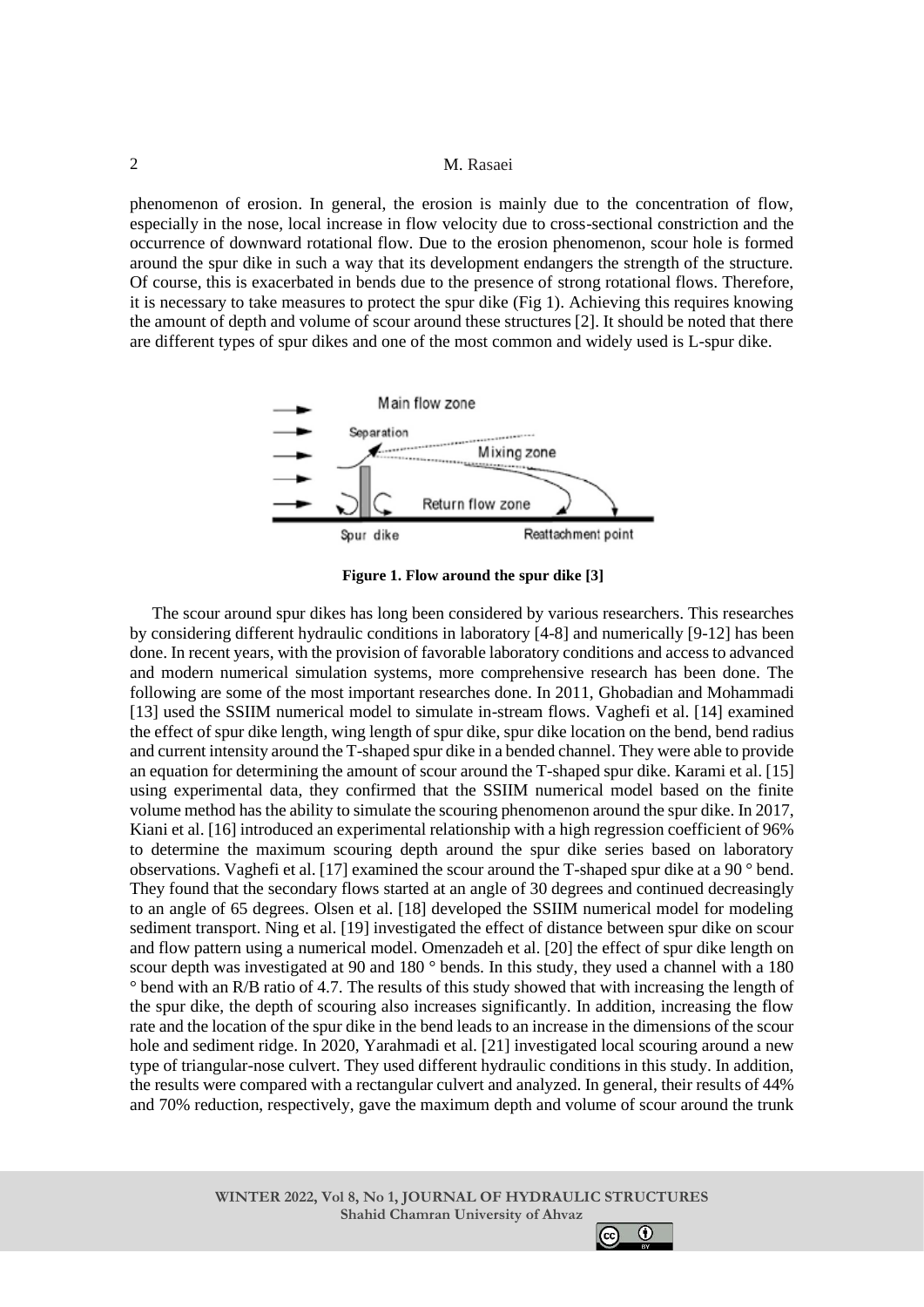with a triangular nose compared to the ruler with a rectangular nose. Rasaei et al. [22-24] studied the scour around the bridge piers in a channel with a 90° convergent bend using the SSIIM numerical model. In 2021, Tripathi and Pandey [25] used a laboratory model to investigate the scouring status around the T-spur dike located in a 180° bend channel. Their results showed that local scouring around the spur dike increases with increasing landing number and location in the bend.

A review of studies so far shows that researches have mainly evaluated the scouring situation around the spur dikes in terms of the effect of changing the hydraulic parameters in straight and sometimes bended channels and the effect of geometric parameters has not been less considered. Therefore, in this study, the effect of changing the spur dike length as a very effective geometric parameter in reducing the amount of scour around L-shaped spur dikes in 90° bend channels has been evaluated numerically. The SSIIM numerical model based on finite volume method was used and changes in maximum depth and volume of scour cavities were investigated and compared with laboratory results and validated.

## **2. Material and Methods 2.1. SSIIM numerical model**

The numerical model used in this research is known as the SSIIM numerical model. An introductory version of this model was developed by Olsen in 1991 at the Norwegian Institute of Technology and has been developed in recent years [26]. In general, the use of SSIIM model in river engineering applications, environmental engineering, and hydraulics Sediment transfer is continued and with its development, the use of this model was extended to other hydraulic applications. The SSIIM numerical model is based on the finite volume method and solves the Navier-Stokes equations typically using with the standard  $K_{\tau} \varepsilon$  turbulence model in an almost orthogonal three-dimensional grid. The main advantage of the SSIIM model over other computational fluid dynamics programs is its ability to model sediment in the living bed and in complex geometries. Also this model of volume control method with the power rule algorithm, or the second-order algorithm, uses the method for breaking the equations, and the method for the pressure and velocity coupling. In this model, the velocity field is calculated by an implicit solution method and solved by solving the sediment continuity equation. The Navier-Stokes equation for a non-compressible, constant-density current is expressed as follows.

$$
\frac{\partial U_i}{\partial t} + U_j \frac{\partial U_i}{\partial X_i} = \frac{1}{\rho} \frac{\partial}{\partial X_i} (P \delta_{ij} - \rho \overline{u_i u_j})
$$
\n(1)

In the above equation, the first sentence on the left, the transitive and time-dependent expression, the next sentence, the transferable expression, the first sentence on the side right, the parameter is related to pressure and the last sentence is the parameter related to Reynolds's stress.

In SSIIM numerical model, sediments are divided into two parts by suspension and by surface so that for calculation by suspension from equation distribution transfer is used as follows:

$$
\frac{\partial_c}{\partial t} + U_j \frac{\partial C}{\partial X_j} + \omega \frac{\partial C}{\partial Z} = \frac{\partial C}{\partial X_j} (I_r \frac{\partial C}{\partial X_j})
$$
\n(2)

Where, C is sediment concentration,  $\omega$  is fall velocity, U is flow velocity, x is distance,  $\Gamma_{\Gamma}$  is diffusion coefficient.

> **WINTER 2022, Vol 8, No 1, JOURNAL OF HYDRAULIC STRUCTURES Shahid Chamran University of Ahvaz**

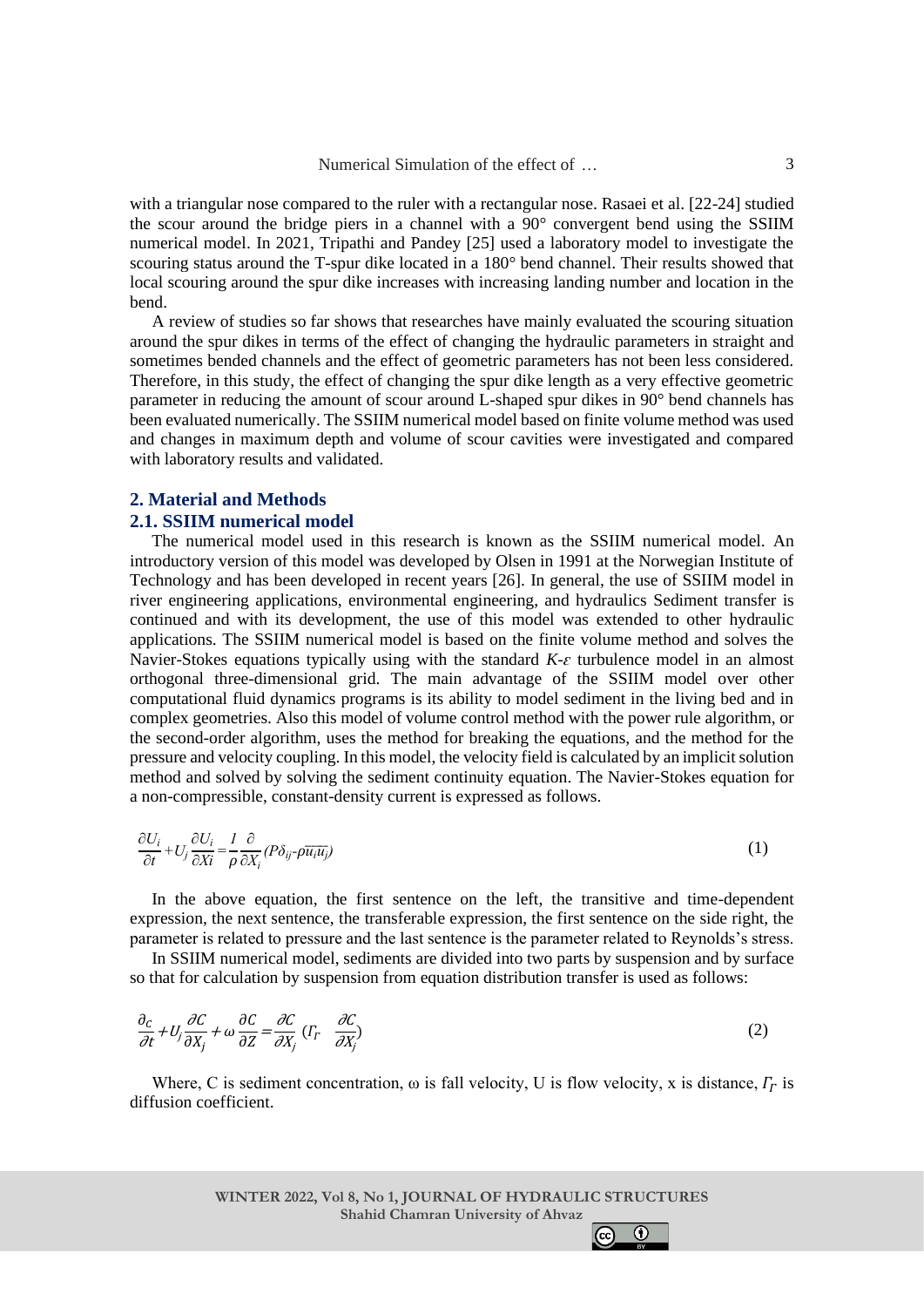## **2.2. Numerical simulation process**

#### **2.2.1. Models and laboratory data used in numerical simulation**

Since, the purpose of this research is to simulate scouring around L-spur dike with different wing lengths. Therefore, the model, data and laboratory results of Divsalar and Musavi-Jahromie [3] were used in the simulation process and validation of the numerical model according to the plan of figure 1. The model in question is a Plexiglas channel with a 90° bend and a central radius of 3.15 meters. Two straight channels with lengths of 6.00 and 3.00 meters are formed upstream and downstream of the bend, respectively. One the other hand, the width and height of the channel are fixed along the entire length of the channel and are 70 and 60 cm, respectively (Fig 2a). Also, in this study, a simple spur dike and an L-shaped spur dike with different wing lengths according to Figure (2b) were used. Table 1 shows the range of parameters affecting the scour around the Lshaped spur dike.



**Figure 2. Laboratory model: a) Flume, b) L-shaped spur dike with different lengths**

| Table 1. Range of effective parameters |                                        |  |  |
|----------------------------------------|----------------------------------------|--|--|
| effective parameters                   | <b>Range of changes</b>                |  |  |
| Flow discharge                         | 29.21/s                                |  |  |
| Upstream depth                         | 15.3 cm                                |  |  |
| The length of the spur dike web        | 14 cm                                  |  |  |
| The length of the spur dike wing       | $7, 10.5,$ and 14 cm- simple spur dike |  |  |
| Froude number                          | 0.22                                   |  |  |
| Spur dike position                     | 40, 65, and 90 degrees                 |  |  |

## **2.2.2. Geometry model networking**

As mentioned earlier, the channel considered in the simulation process is exactly the same as the laboratory flume used in laboratory studies of Divsalar and Musavi-Jahromie [3]. By running the SSIIM numeric model, a set of input files is included KOORDINA FILE includes field network coordinates and CONTROL FILE contains program control information. In these files, the necessary information is entered according to the software structure. The first step before starting the simulation process is to discretize the field amplitude into the cells that govern the differential equations. For this purpose, different meshes with different sizes and based on the results of analysis and mesh sensitivity analysis was tested for simulation at 90 ° bends. Since, the channel is bended, the structured networks cannot be used in modeling. Therefore, to draw the bended part of the channel, its coordinates in excel software defined and stored in KOORDINA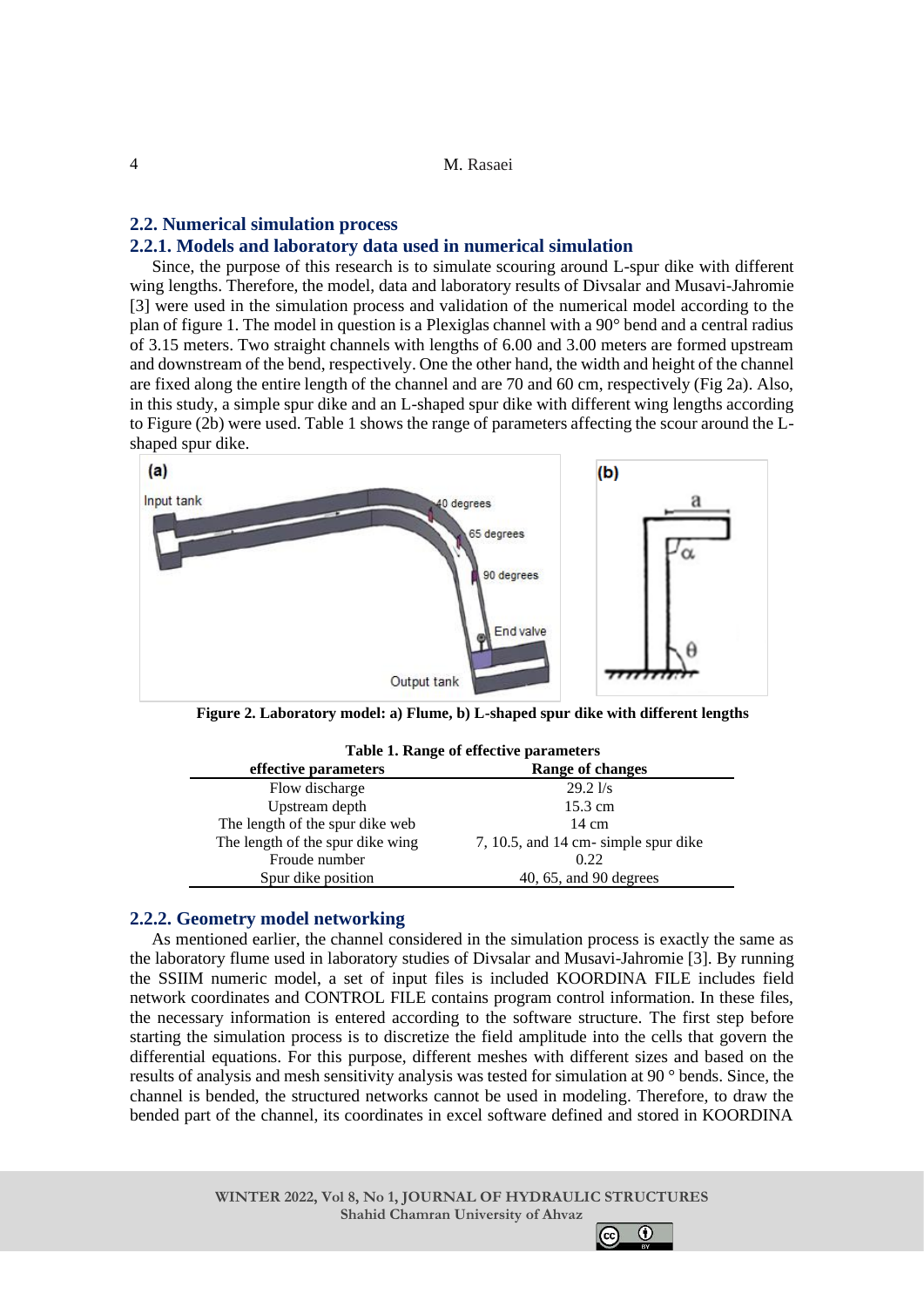file according to SSIIM software. In the direct downstream and upstream parts of the channel, structured networks (regular blocks) were used in the software. In general, in order to increase the accuracy of field geometry calculations, it was tried to define the mesh size near the spur dike and the boundary between the bended section of the channel and the upstream and downstream channels is considered the finer meshes. Therefore, in the bended section of the channel, one network line was considered for each degree. In general, in the bended section of the channel and in the direction of axis I, 91 network lines and in the direction of axis j, 36 lines with  $X/Y$  ratio = 2.6 were considered. In the direct upstream and downstream sections of the channel, in order to reduce the computation time, larger meshes with  $X/Y=2$  ratio were also used. Furthermore, in all cases, meshes with ratio  $XY = 3.61$  were used in the vertical direction of the channel. Table 2 and Figure 3 show the meshing analysis results of the bend, upstream, and downstream channels.

Finally, after the channel drawing and networking, channel geometry coordinates were recorded in KOORDINA file. In total in this study, about 6 types of meshes with different sizes and configurations were tested and finally 19026 cells as the optimal number of cells in the analysis and numerical analysis was used. Although reducing the mesh size increased program execution time, more accurate results were obtained. Figure 4 shows a schematic view of the networking used in this research.

| Table 2. Results of filesh selisitivity analysis               |                                                                              |                                                                                |                                                                                |                      |                        |                     |  |
|----------------------------------------------------------------|------------------------------------------------------------------------------|--------------------------------------------------------------------------------|--------------------------------------------------------------------------------|----------------------|------------------------|---------------------|--|
| The number<br>of cells<br>considered in<br>the bend<br>section | The number<br>of cells<br>considered in<br>the direct<br>channel<br>upstream | The number<br>of cells<br>considered in<br>the direct<br>downstream<br>channel | The number<br>of cells<br>considered in<br>the direct<br>downstream<br>channel | ds/dy<br>(Numerical) | s/dy<br>(Experimental) | percentage<br>error |  |
| 1638                                                           | 5250                                                                         | 2625                                                                           | 9513                                                                           | Divergence           | 1.06                   | 100.00              |  |
| 2093                                                           | 7000                                                                         | 3500                                                                           | 12593                                                                          | 0.99                 | 1.06                   | 7.07                |  |
| 3276                                                           | 10500                                                                        | 5250                                                                           | 19026                                                                          | 1.08                 | 1.06                   | 1.85                |  |
| 4777                                                           | 14000                                                                        | 7000                                                                           | 25777                                                                          | 1.175                | 1.06                   | 9.79                |  |
| 6370                                                           | 21000                                                                        | 10500                                                                          | 37870                                                                          | Divergence           | 1.06                   | 100.00              |  |



**Figure 3. Sensitivity analysis chart and number of optimal meshes**

**WINTER 2022, Vol 8, No 1, JOURNAL OF HYDRAULIC STRUCTURES Shahid Chamran University of Ahvaz**

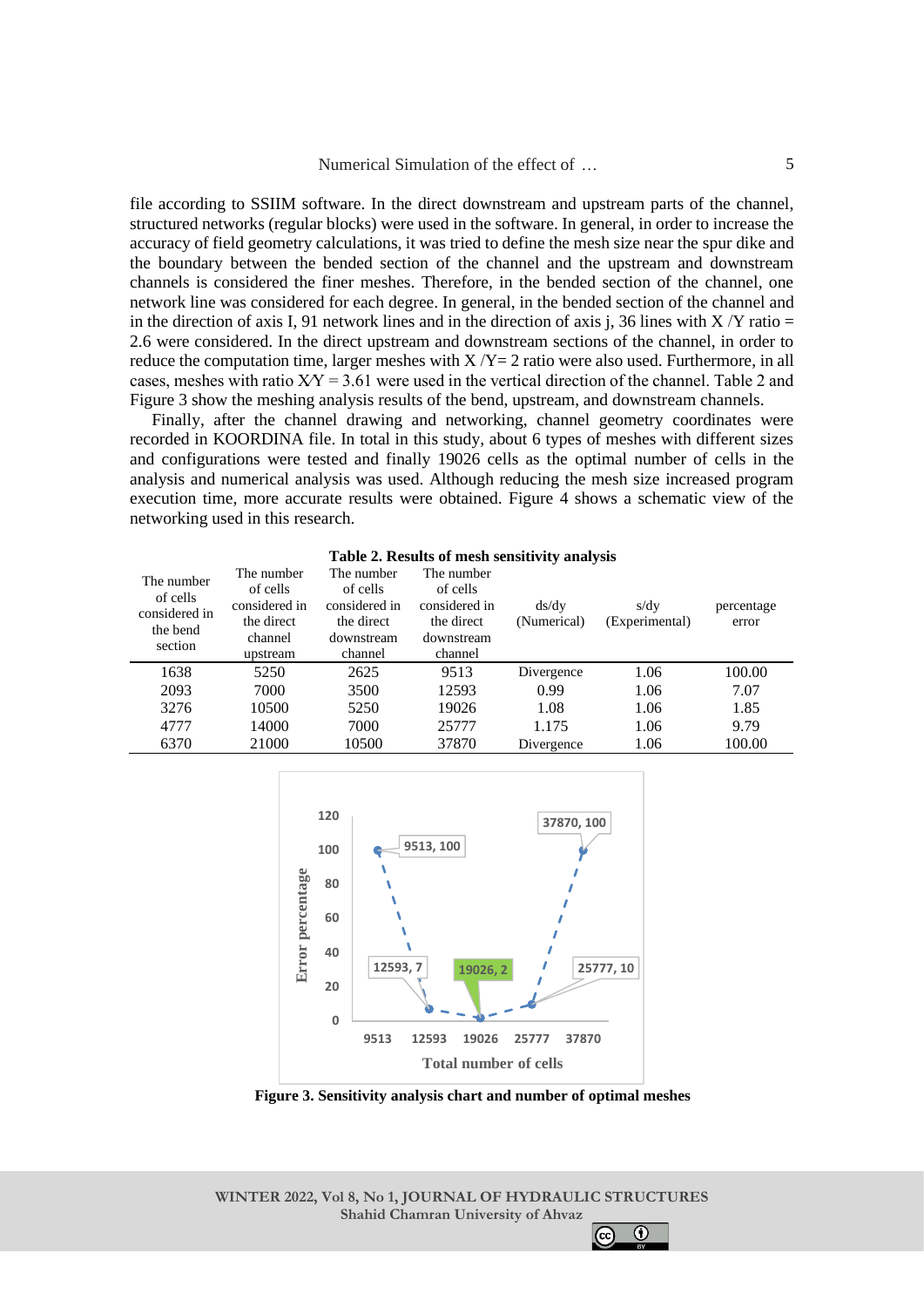

Other parameters such as hydraulic flow and sediment conditions, boundary conditions, roughness coefficient, methods for solving the governing equation, time steps, etc. were also introduced in the CONTROL FILE. Next, the simulation process by calling the KOORDINA and CONTROL files and the simulation and computation process begins. When the calculations are completed, the results Simulations such as velocity components, shear stresses, water level and maximum scour depth in a file called RESULT Turns. In this step, TECPLOT software was used to draw and display different lines. For model calibration SSIIM, a wide range of the above parameters was assigned to the software and after several executions, the most compatible Parameters were selected between numerical and experimental models and used in other simulations.

## **2.2.3. Validation and calibration of SSIIM numerical model**

Before using the numerical model in simulating the flow and scour pattern around the L-shaped spur dike, it is necessary to calibrate and the accuracy of the numerical model was ensured. For this purpose, first a numerical simulation test, with the aim of determining the equilibrium time in experiments and the maximum depth of scour around the spur dike was calculated at 29.2 L/S at 90 degrees. Border conditions and various turbulence models in simulation were investigated and evaluated. According to the diagram of Figure 5 extracted from Numerical simulation shows that 87% of scouring occurred in the first 125 minutes. On the other hand, it is observed that the equilibrium time diagram in the numerical model is in good agreement with the experimental model diagram, which shows the confirmation of the simulation and calibration has a numerical model. Finally, the most optimal parameters extracted from the model calibration according to table 3 are extracted and was used in later simulations.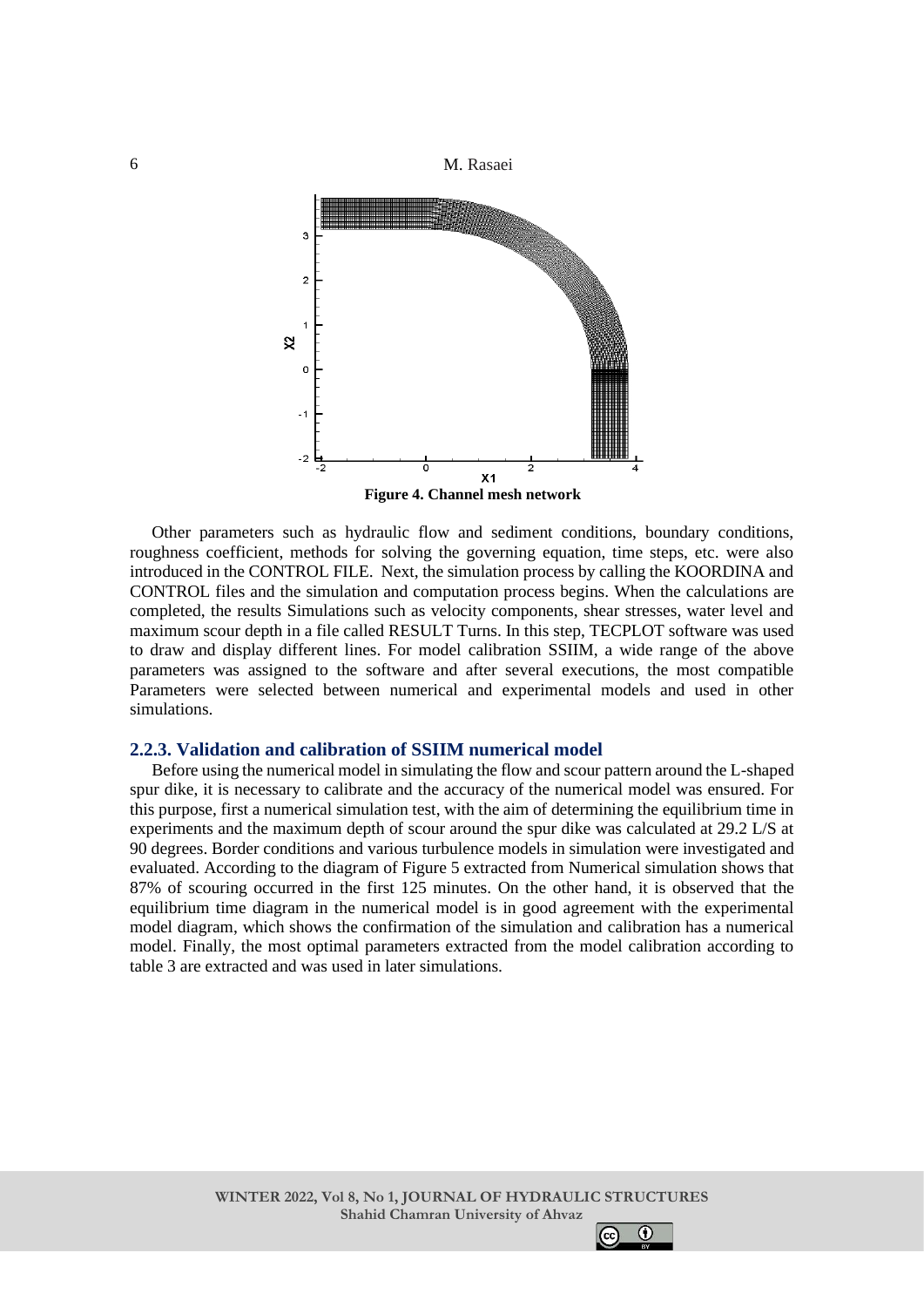Numerical Simulation of the effect of …



**Figure 5. Equilibrium time diagram in laboratory and numerical model**

| Table 3. Parameters extracted from calibration of numerical model |  |  |  |  |
|-------------------------------------------------------------------|--|--|--|--|
|-------------------------------------------------------------------|--|--|--|--|

| Boundary<br>conditions | Time step | Number of<br>internal<br>repetitions | Transient<br>sediment<br>calculation<br>algorithm | The method<br>οf<br>discretizing<br>the governing<br>equations | Bed particle<br>transfer<br>method | The<br>turbulence<br>model |
|------------------------|-----------|--------------------------------------|---------------------------------------------------|----------------------------------------------------------------|------------------------------------|----------------------------|
| k-ε                    | 10        |                                      | TSC                                               | <b>POW</b>                                                     | Van rain                           | Wall law                   |

## **3. Results and discussion**

Since, the purpose of this study is to numerically investigate the effect of changing the length of the L-shaped spur dike wing on the scour around the spur dike located at a channel with a 90° bend. For this purpose, by modeling a spur dike with different wing length and placement at different angles from the 90° bend, the position of the flow pattern and guttering around the spur dikes, taking into account the most important parameters affecting the following was reviewed and evaluated.

#### **3.1. Effect of spur-dike position on local scour**

Placement of the spur dike at different angles of a 90 ° bend channel in addition to changing the flow pattern on the bed topography and the maximum scour depth around the spur dike had a significant effect. Figure 6 an example of the effect of the spur dike position with wing length of 7 cm on bed level changes and scouring, under the effect of 29.2 liters per second and at 40, 65 and 90 degrees. In this figure, the 1x and 2x axes are the number of divisions in the horizontal and vertical directions of the graph, respectively. As can be seen, the depth and volume of the scour are increased by changing the position of the spur dike to the downstream of the bend. This can be attributed to the effect of centrifugal force on the flow, which causes the formation of a strong transverse flow in the bend. As a result of combining the transverse flow with the longitudinal flow of the path, the famous helical flow emerges. This flow takes on a more complete shape as it progresses downward and to the end of the bend. Then, as the helical flow passes through the bend, this flow exits the channel in an extended manner. On the other hand, the placement of the spur dike in the flow path and the collision of the flow with the spur dike increases the intensity of this process. According to Figure 6(a), it can be seen that at an angle of 40 degrees, major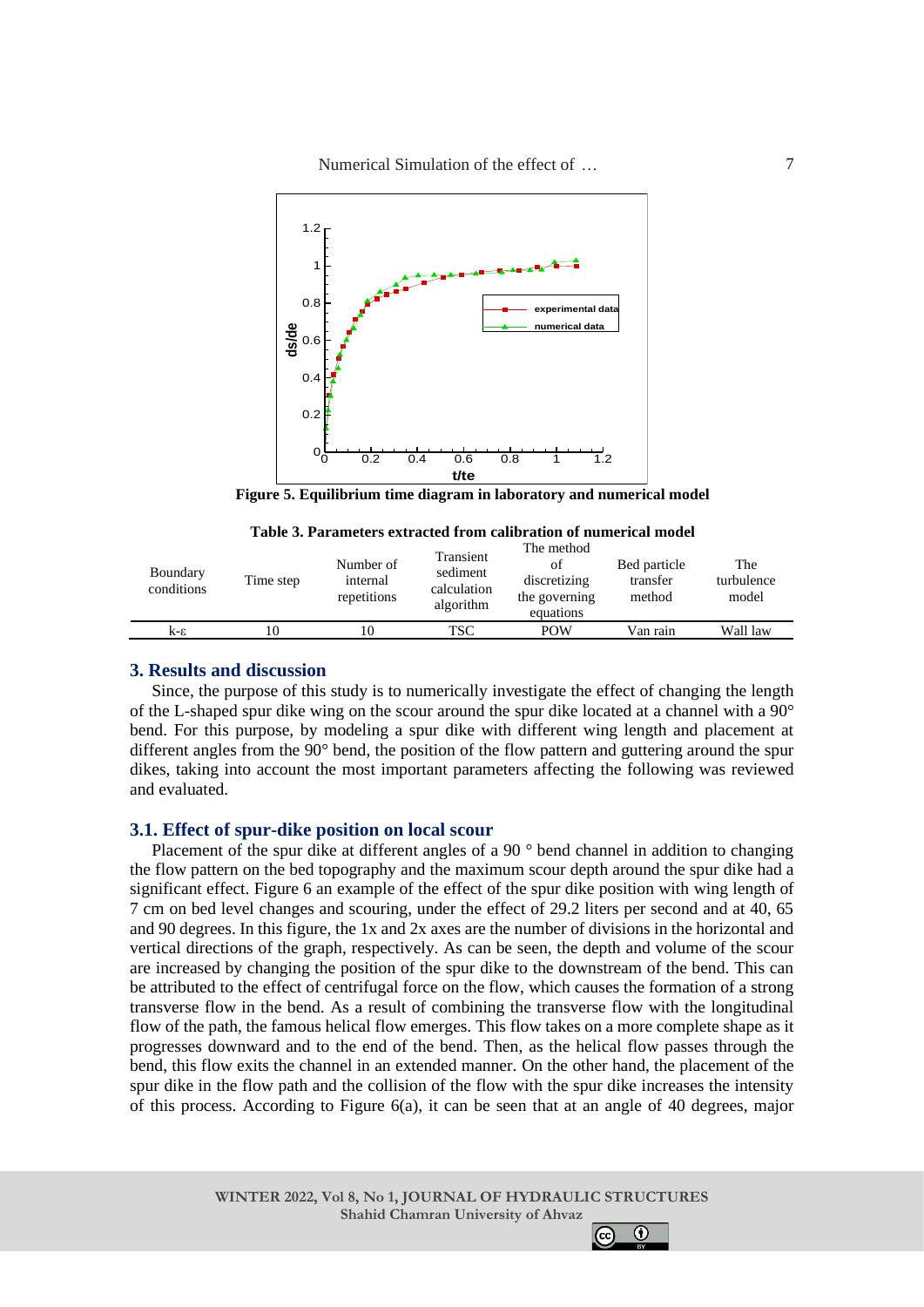scouring has occurred in two oval areas, both of which have been created in front of the spur dike wing in the center of the bend. It is observed that scouring starts from the middle of the spur dike and extends inclined towards the center of the bend so that the maximum depth and volume of scouring occurred in front of the spur dike wing and its downstream in the center of the bend. On the other hand, with the passage of flows and sediments arising from the scour hole due to eddy flows created in the downstream of the spur dike, we see the deposition and deposition of a significant amount of sediments in a wide radius inclined to the inner wall of the bend. The software outputs show the maximum depth and volume of scouring at an angle of 40 degrees, 14.08 cm and 89270 cm3, respectively (Fig 6a). With increasing position of the spur dike in the bend and entering the angle of 65 degrees, it is observed that the intensity of shear stresses and eddy flows around the spur dike has increased. The results show that the maximum depth and volume of scour are 14.9 cm and 91023 cm3, respectively (Fig 6b). Then, reaching the end of the bend and at an angle of 90 degrees, it is observed that the maximum amount of scouring is oval in front of the spur dike wing in the center of the bend perpendicular to the flow axis. In this area, scouring begins at the center of the bend-sloping channel with a value of 15 cm, and as it leans toward the walls, it decreases and decreases to almost zero. The results show that the maximum depth and volume of scour are 15.3 cm and 98847 cm3, respectively (Fig 6c). The results of other numerical simulation tests show that in all cases, the depth and volume of scour increase with increasing position of the spur dike in the bend. In the second half of the bend and at an angle of 90 degrees, the depth and volume of scour around the spur dike reaches its maximum.



**Figure 6. Bed topography and maximum scour depth around the L-shaped spur dike with a wing length of 7 cm, a) 40 ° angle, b) 60 ° angle, c) 90 ° angle**

**WINTER 2022, Vol 8, No 1, JOURNAL OF HYDRAULIC STRUCTURES Shahid Chamran University of Ahvaz**

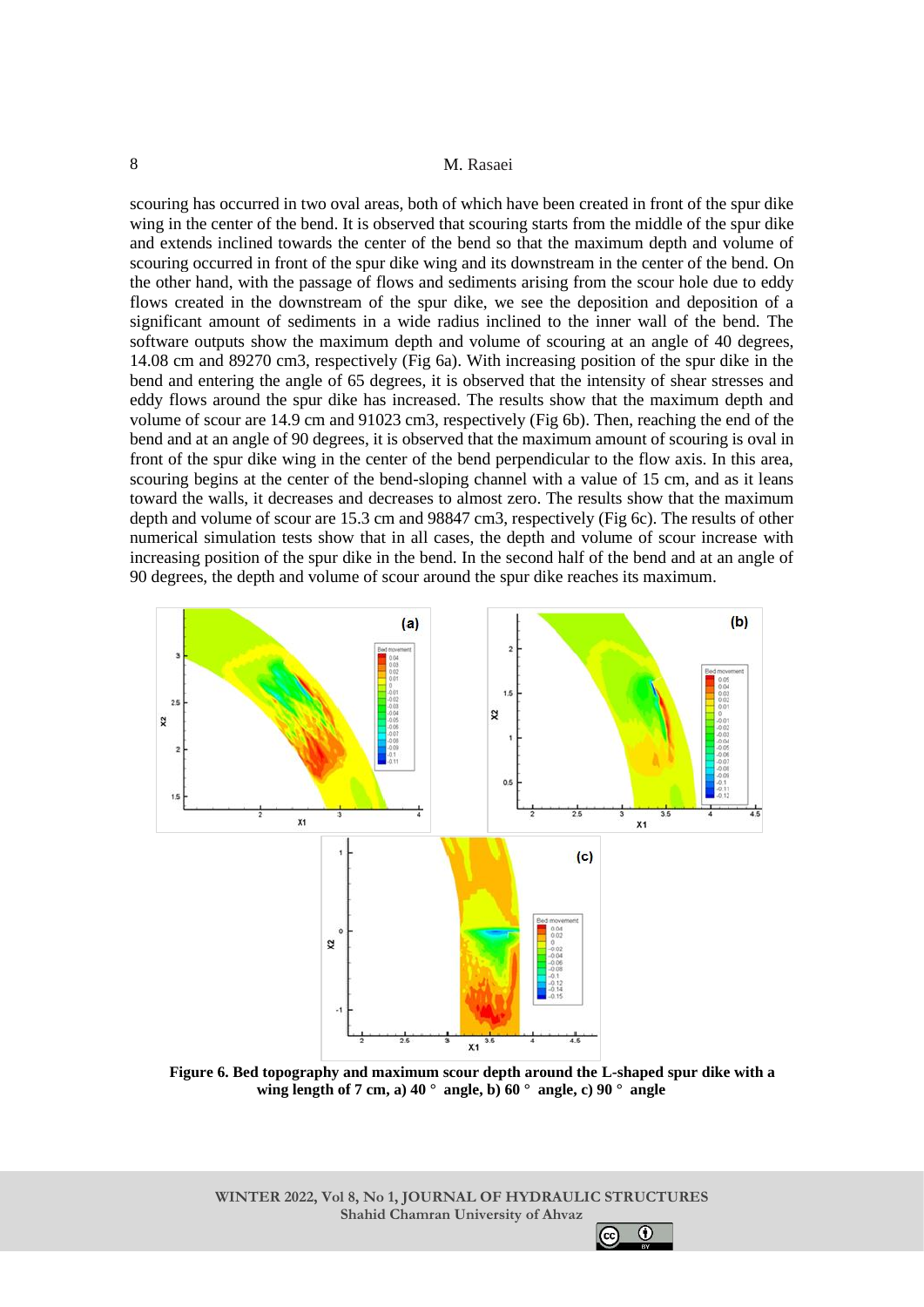Figure 7 shows the numerical and laboratory comparison of changes in the maximum scour depth around the L-shaped spur dike at different angles. As can be seen, the numerical simulation results are in good agreement with the laboratory results. On the other hand, in all cases, with increasing the position of the spur dike in the bend, the maximum scouring depth also increases.



**Figure 7. Comparison of changes in the maximum scour depth around the simple and Lshaped spur dikes with different wing lengths located in different positions of the 90 ° bend, a) spur dike with wing length 7 cm, b) spur dike with wing length 10.5 cm, c) spur dike with wing length 14 cm, d) Simple spur dike**

## **3.2. Effect of spur-dike wing length change on horizontal velocities within the channel and around the spur-dike**

Figure 8 shows the velocity and intensity vectors around the L-shaped spur dike with different wing lengths at an angle of 90 °. As can be seen in all cases the flow velocity at the boundary of the direct upstream channel and the upstream input of the bend is increased. As the flow enters the bend, especially in the first half of the bend, due to the dominance of the centrifugal force over the lateral pressure gradient, the flow lines are inclined towards the outer wall of the bend. The flow velocity increases dramatically to a 45° angle at the apex of the bend. On the other hand, it is observed that in this area the flow velocity at the inner edges of the bend is at its minimum. With the entry of the flow into the second half of the bend and at an angle of 90 degrees and the collision of the flow with the spur dike wing, the density of flow lines and consequently the flow velocity in the spur dike wing range decreases and reaches its minimum value. As the flow passes through the spur dike body, it is observed that the flow velocity begins to increase and the flow lines are inclined towards the inner wall of the channel. According to the images in Figure 8, it is clear that the maximum horizontal velocity started from the tip of the spur dike wing and occurred up to the

 $\odot$ 

 $|$ (cc)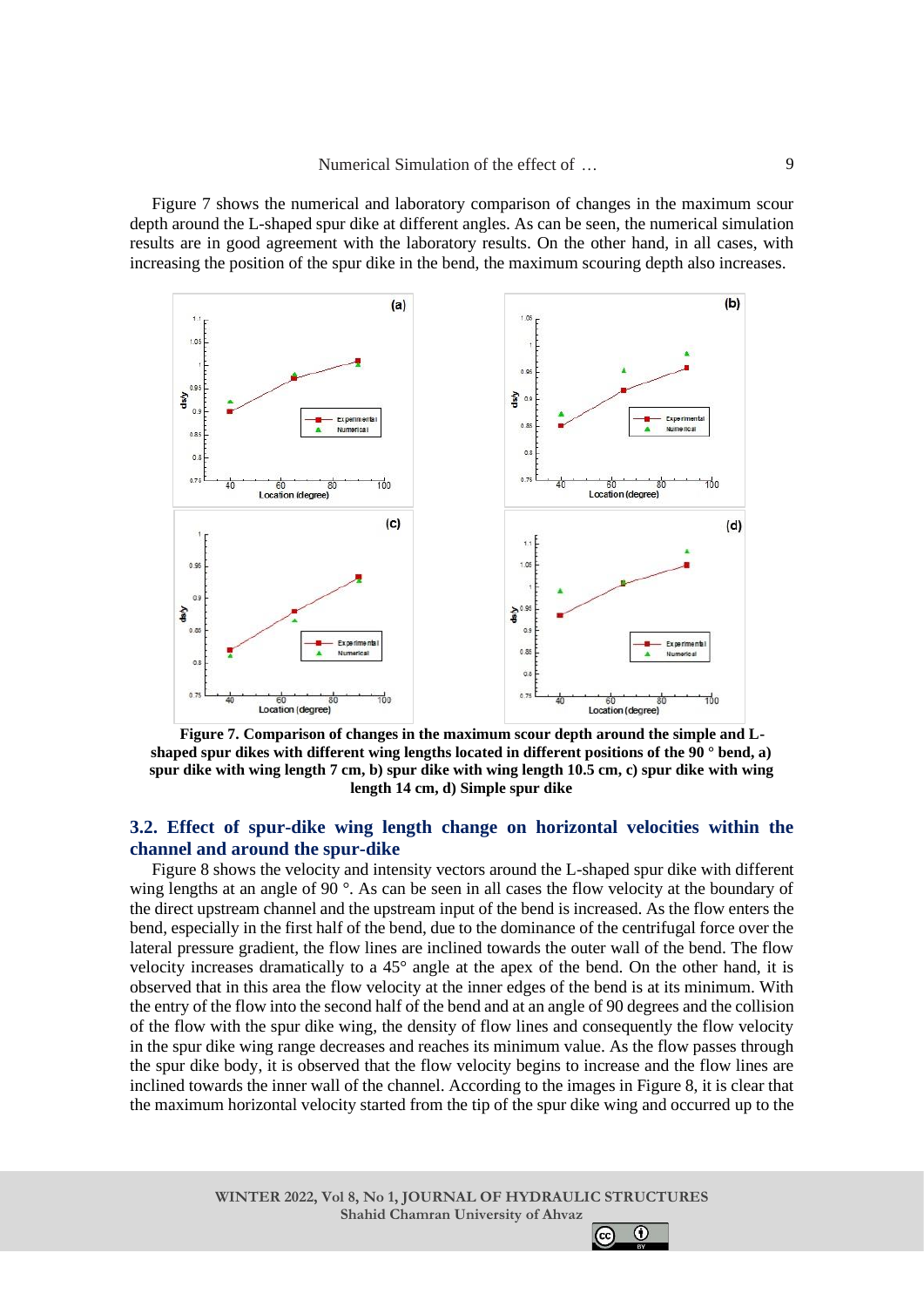middle of the direct outlet channel. It is important to note that the flow velocity behind the spur dike is reduced, which can be due to the lack of flow penetration and thus reduce the intensity of eddy flows in this area.



**Figure 8. Horizontal velocity contours around a simple spur dike and an L-shaped spur dike with different wing lengths, a) spur dike with wing length 7 cm, b) spur dike with wing length 10.5 cm, c) spur dike with wing length 14 cm, d) Simple spur dike**

Figure 9 shows a comparison of changes in the maximum horizontal velocity around an Lshaped spur dike with different wing lengths and a simple spur dike located at a 90° angle. It is observed that with increasing the length of the spur dike wing, the intensity of the flow velocity around the spur dike is reduced. On the other hand, it is clear that in all cases, the velocity of the flow around the simple spur dike is higher than the L-shaped spur dike with different wing lengths



**Figure 9. The maximum horizontal velocity changes around a simple spur dike and an L-shaped spur dike with different wing lengths located at a 90° angle.**

**WINTER 2022, Vol 8, No 1, JOURNAL OF HYDRAULIC STRUCTURES Shahid Chamran University of Ahvaz**

.

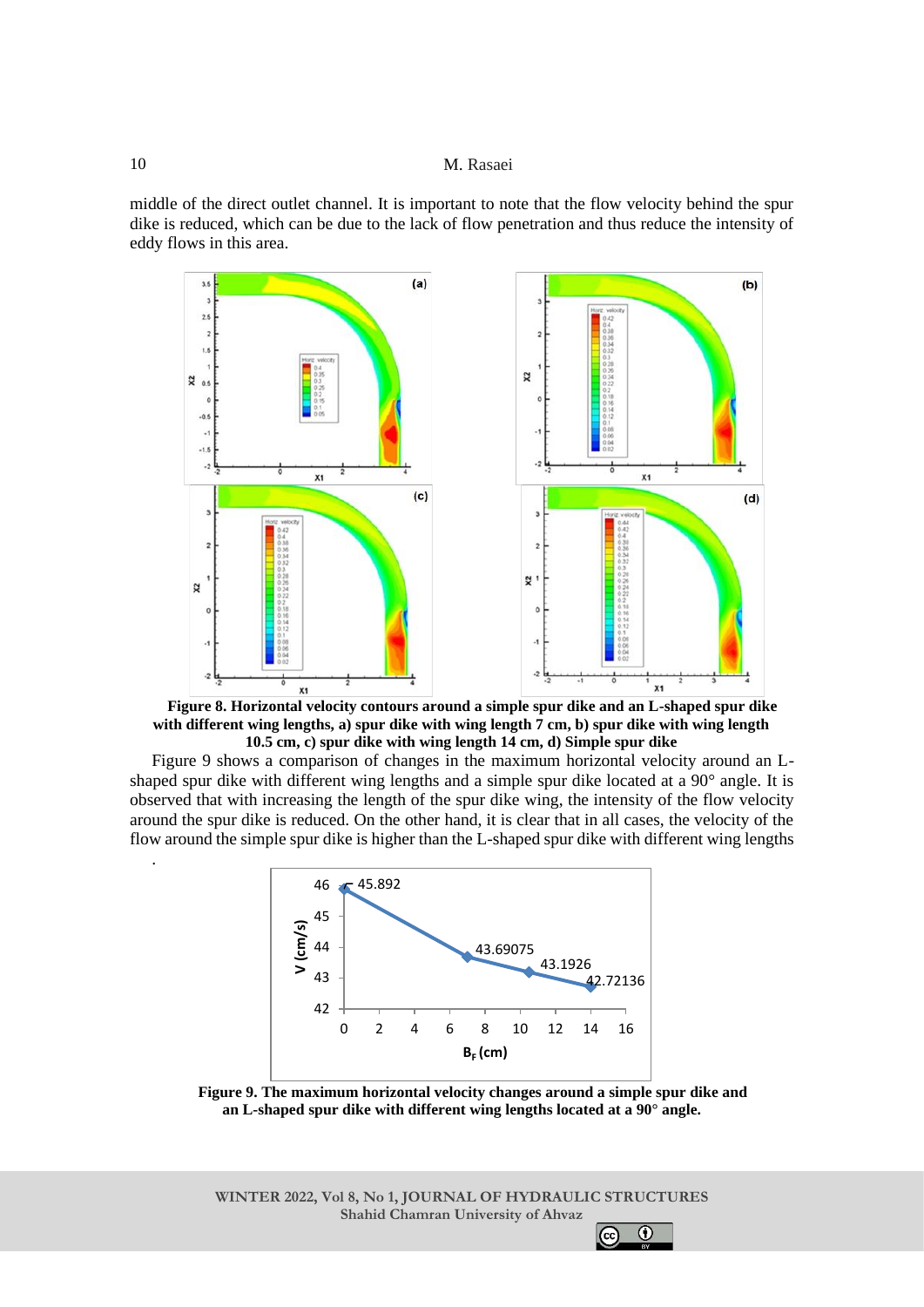#### **3.3. The effect of changing the wing length to the web of spur-dike on scouring**

Figure 10 shows the position of the scour hole around simple and L-shaped spur dike with different wing lengths at a critical position of 90 °. As can be seen in figures 10 (a, b and c), with increasing the length of the spur dike wing, the shear stresses and as a result, the dimensions and volume of the scouring hole around the spur dike have decreased significantly. The outputs of the numerical model show that increasing the length of the spur dike in dealing with longitudinal flows leads to further failure of the flow and consequently the wear and tear of the vortex and secondary flows over a large area around the spur dike. It should be noted that in this mode, the maximum depth and volume of scouring has also decreased. Figure 10d shows the condition of the scour hole around a simple spur dike. It is observed that the dimensions of the scour hole around the simple spur dike are larger than the L-shaped spur dike with different wing lengths. Because a simple spur dike has a lower contact surface with the flow, the velocity and intensity of the flow will naturally increase, and vortex flows will form more fully around and behind the spur dike. As a result, the size, depth and volume of the scouring hole also increase. The output graphs of the numerical model show that by increasing the length of the L-shaped spur dike wing and the distance of the vortex flows, in turn, had a significant effect on the transfer of materials downstream of the spur dike.



**Figure 10. The scouring hole around the spur dike with different wing lengths, a) spur dike with wing length 7 cm, b) spur dike with wing length 10.5 cm, c) spur dike with wing length 14 cm, d) Simple spur dike**

On the other hand, a comparison of the effect of length change to spur dike web (B/W) on the maximum scour depth in different situations in both numerical and laboratory models can be seen

> **WINTER 2022, Vol 8, No 1, JOURNAL OF HYDRAULIC STRUCTURES Shahid Chamran University of Ahvaz**

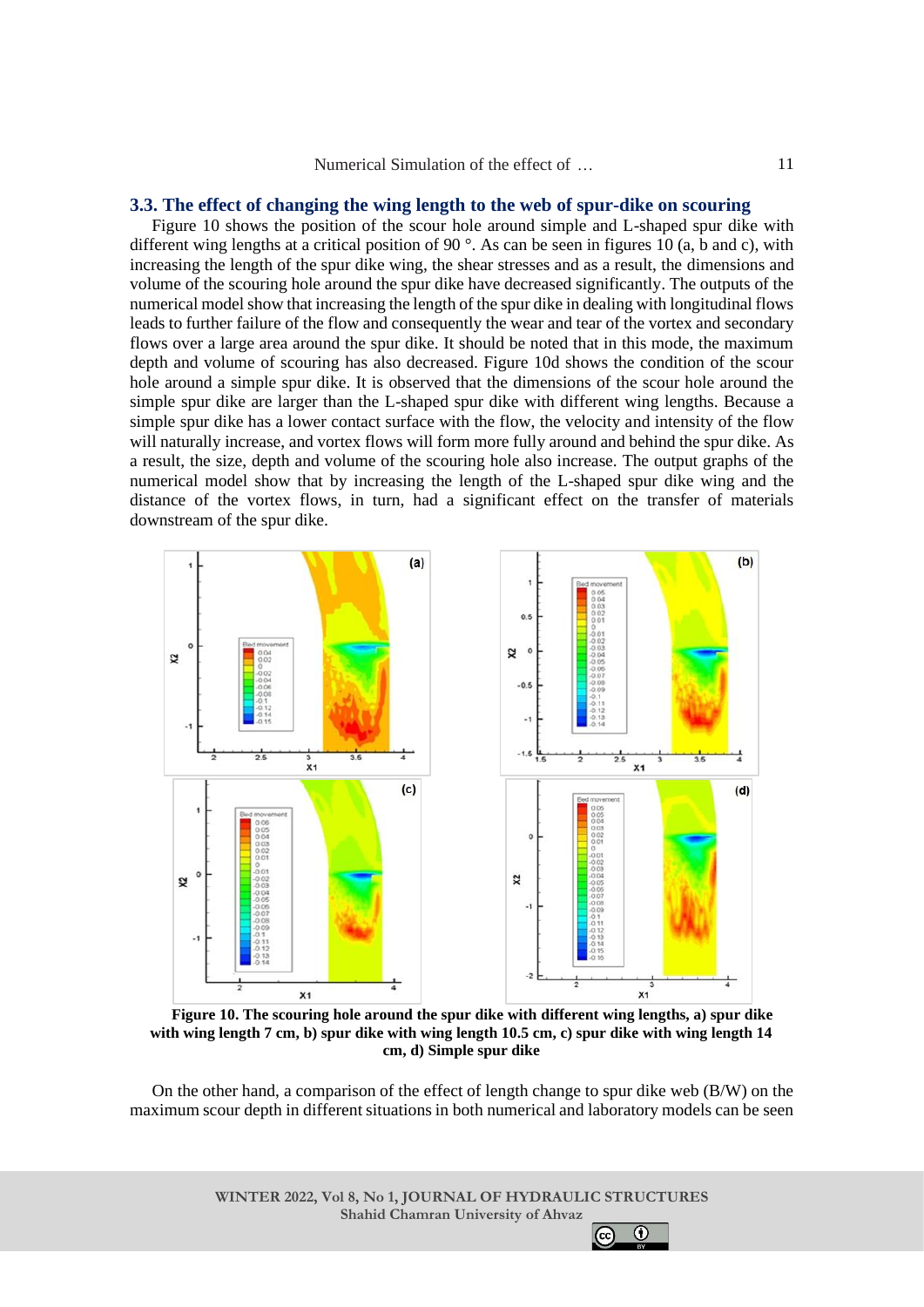in the diagrams in figure 11. It is observed that in all cases, the maximum depth of scouring decreases with increasing wing-to-web ratio. The results and outputs of the numerical simulation, while confirming the SSIIM numerical model in scour simulation, show that the lowest scour depth occurred in the spur dike with a wing-to-web ratio of 1.



**Figure 11. Numerical and laboratory comparison of changes in the maximum scour depth around the spur dike with different wing lengths and in different positions, a) 40 ° angle, b) 60 ° angle, c) 90 ° angle**

Figure 12 shows the volume changes of the scour around the simple spur dike and the L-shape with different wing lengths at an angle of 90 degrees. It is observed that in all cases, the amount of scour decreases with increasing the length of the spur dike wing. On the other hand, the volume of scour around the simple spur dike is much larger than the L-shaped spur dike with different wing lengths.



**Figure 12. Scour volume changes around a simple, L-shaped spur dike with different wing lengths at a 90° angle**

**WINTER 2022, Vol 8, No 1, JOURNAL OF HYDRAULIC STRUCTURES Shahid Chamran University of Ahvaz**

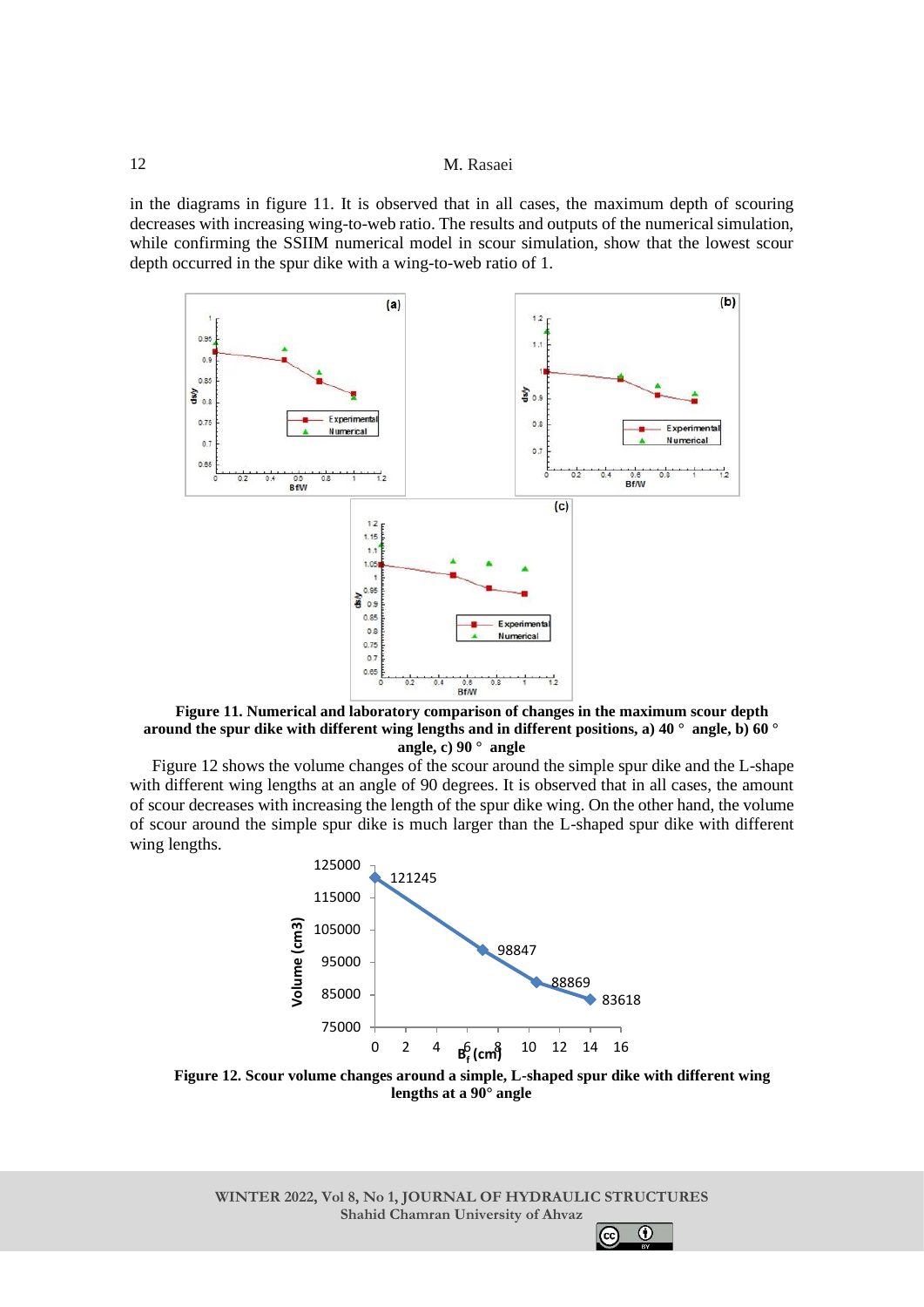Figure 13 shows the laboratory and numerical comparison of the maximum scour depth values around the L-shaped spur dike with different wing lengths and a simple spur dike. As can be seen, the results have a good correlation of  $R^2 = 0.91$ .



**Figure 13. Comparison of maximum scour depth values obtained from laboratory work and numerical results**

## **4. Conclusions**

Since the purpose of this study is to investigate the effect of changing the length of the l-shaped spur dike wing on the amount of local scouring located in a 90° bend, the research results are summarized as follows.

In all testes, the maximum depth and volume of scour around the simple spur dike was observed more than the L-shaped spur dike with different wing lengths, so that with increasing the wing length of the L-shaped spur dike to the web, the maximum depth and volume of scouring has decreased. On the other hand, increasing the depth and volume of the scour has been directly related to increasing the position of placing the spur dike in the 90 degree bend. The results showed that with the entry of flow into the second half of the bend, the intensity of the depth and volume of scouring is significantly increased, so that the maximum depth and volume of scouring occurred at an angle of 90 degrees with a ratio of wing-to-web of 1. Subsequently, the lowest scouring depth occurred behind the spur dike in the 40 ° position with a wing-to-web ratio of 0.5.

It should be noted that in all cases, the horizontal velocity decreased with increasing wing length relative to the web of the spur dike. The results showed that the maximum flow velocity in the first half is inclined towards the outer bend and by entering the second half of the bend and colliding with the spur dike, it is inclined towards the inner bend.

The results showed that the SSIIM numerical model has a high ability and accuracy in simulating scour around the L-spur dike, so that the comparison between laboratory and numerical results shows a high correlation with the value of  $R^2 = 0.91$ .

#### **References**

1. Przedwojski B, Blazejewski R, Pilarczyk KW, (1995). River training techniques: Fundamentals, Techniques and Applications. AA. Balkema, Rotterdam, Netherlands. 1995. 686 pages.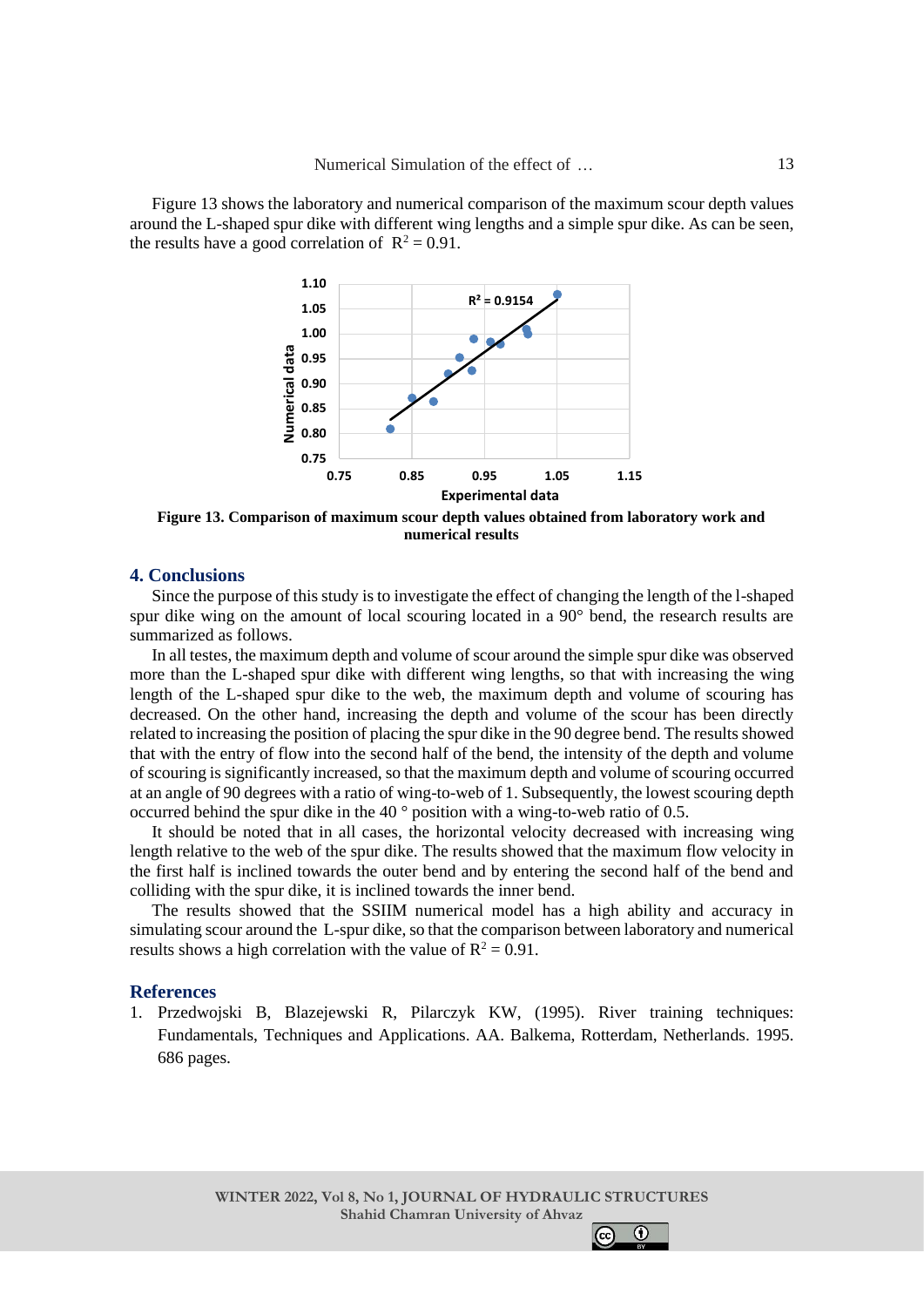- 2. Masjedi A, Foroushani E. Investigation of hydrodynamics on local scour by shape of single spur dike in river bend. 26th IAHR Symposium on Hydraulic Machinery and Systems, IOP Conference Series: Earth and Environmental Science 15(5), 2012.
- 3. Divsalar I, Musavi Jahromi, SH, (2014). Investigation of the Effect of Increasing the Wing Length of the L-Shape Spur Dike on the Scouring Around in the 90 Degree Bend. Journal of Irrigation Sciences and Engineering (JISE), [37\(3](file:///C:/Users/Administrator/Desktop/paper/37(3)): 53- 61.
- 4. Ahmad M. Experiments on design and behavior of spur-dikes. Proceedings of International Hydraulics Convention. Minneapolis, USA, 1953.
- 5. Garde RJ, Subramanya K, Nambudripad KD, (1961). Study of scour around spur dikes. Journal of the Hydraulics Division, ASCE, 87(HY6): 23-37.
- 6. Gill M A, (1972). Erosion of sand beds around spur dikes. Journal of the Hydraulics Division, ASCE, 98(HY9):1587-1602.
- 7. Melville BW, (1992). Local scour at bridge abutments. Journal of Hydraulic Engineering, ASCE, 118(4): 615-631.
- 8. Fazli M, Ghodsian M, Salehi SAA. Experimental investigation on scour around spur dikes located at different positions in a 90 bend. 32nd Congress of IAHR, Venice, Italy. 2007; pp: 248-256.
- 9. Zhang H, Nakagawa H, Kawaike K, Yasuyuki BA, (2009). Experiment and simulation of turbulent flow in local scour around a spur dyke. Int. J. Sediment Res, 24(1): 33-45.
- 10. Norouzi H, Salehi-Neishabori SA, Nasiri-Saleh F, Azarderakhsh M, (2009). Threedimensional numerical simulation of scour around a spur dike. Modares Tech. Eng. J. 36, 13- 22.
- 11. Yazdi J, Sarkardeh H, Azamathulla MDH, [Aminuddin AB, \(2010\)](https://www.tandfonline.com/author/Ghani%2C+Aminuddin+Ab) .3D simulation of flow around a single spur dike with free-surface flow. International Journal of River Basin Management, 8(1): 55-62.
- 12. Abhari N M, Ghodsian M, Vaghefi M, Panahpura N, (2010). Experimental and numerical simulation of flow in a 90° bend. Flow Measurement and Instrumentation. 21(1): 292-298.
- 13. [Ghobadian R, Mohammadi](https://www.sciencedirect.com/science/article/pii/S1674237015301617#!) K, (2011). Simulation of subcritical flow pattern in 180° uniform and convergent open-channel bends using SSIIM 3-D model. [Water Science and Engineering,](https://www.sciencedirect.com/science/journal/16742370) [4\(](https://www.sciencedirect.com/science/journal/16742370/4/3)1): 270- 283.
- 14. Vaghefi M, Ghodsian M, Salehi, S AA, (2012). Experimental study on scour around a T-Shaped spur dike in a channel bend. Journal of Hydraulic Engineering, 138(5): 471-474.
- 15. Karami H, Basser H, Ardeshir A, Hosseini HS, (2014). Verification of numerical study of scour around spur dikes using experimental data. Water and Environment Journal, 28(1),124– 134.
- 16. [Kiani A,](https://www.cabdirect.org/cabdirect/search/?q=au%3a%22Kiani%2c+A.%22) [Masjedi A,](https://www.cabdirect.org/cabdirect/search/?q=au%3a%22Masjedi%2c+A.%22) [Pourmohammadi MH,](https://www.cabdirect.org/cabdirect/search/?q=au%3a%22Pourmohammadi%2c+M.+H.%22) [Heidarnejad M,](https://www.cabdirect.org/cabdirect/search/?q=au%3a%22Heidarnejad%2c+M.%22) [Bordbar A, \(2017\).](https://www.cabdirect.org/cabdirect/search/?q=au%3a%22Bordbar%2c+A.%22) Experiment of local scour around a series of spur dikes in river bend. [Fresenius Environmental Bulletin,](https://www.cabdirect.org/cabdirect/search/?q=do%3a%22Fresenius+Environmental+Bulletin%22) 26(8),5331-5339.
- 17. Vaghefi M, Ghodsian M, Akbari M, (2017). Experimental investigation on 3D flow around a single T-shaped spur dike in a bend. Period. Polytech. Civil Eng, 61(3): 462-470.
- 18. Oslen N R B. A. Three-Dimensional Numerical Model for Simulation of Sediment Movement in Water Intakes with Multi-Block Option. User's Manual. Department of Hydraulic and